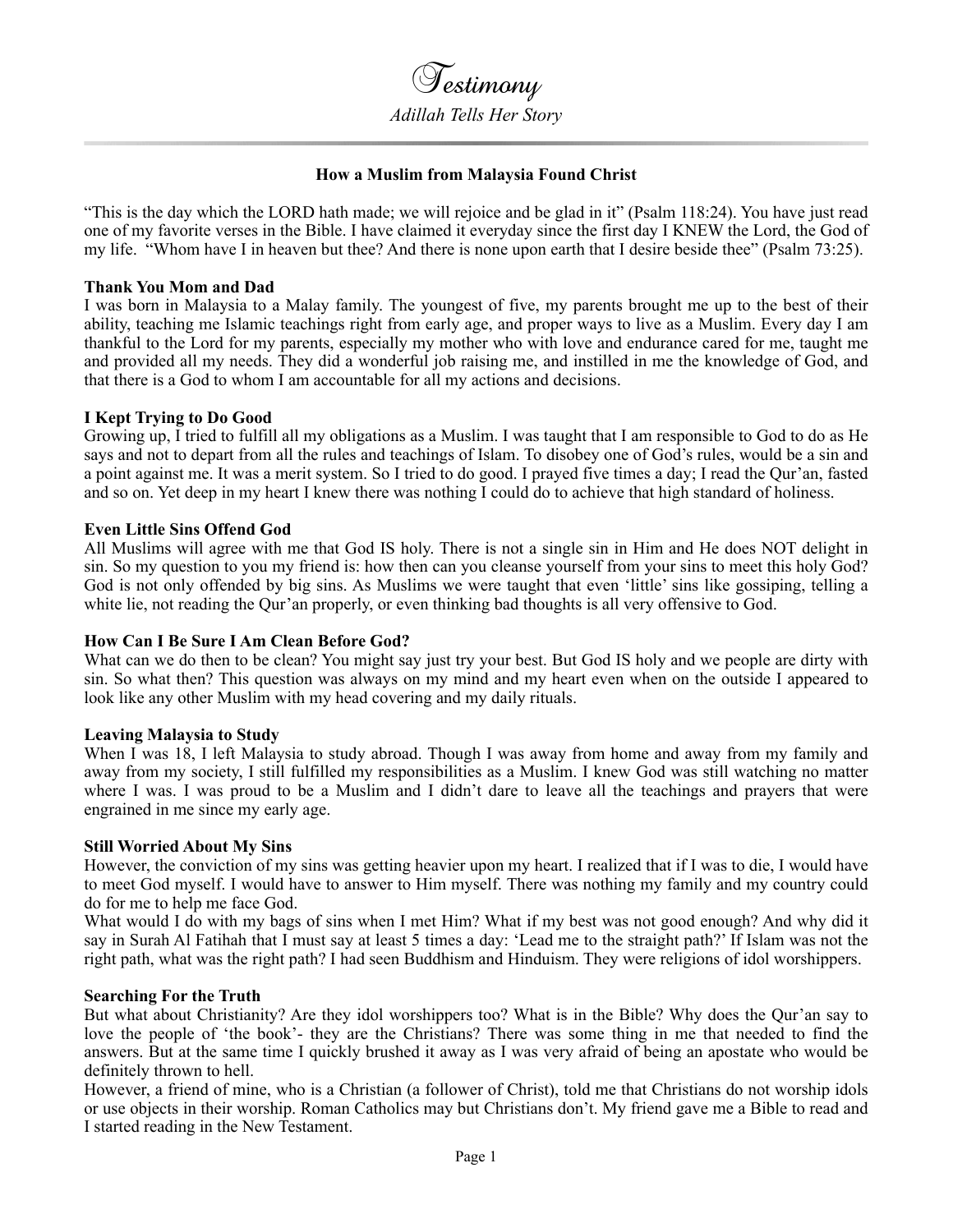# **Scared To Read the Holy Bible**

Being a Muslim, I was scared to read the Bible. I had been taught and warned clearly to stay away from reading it. However my friend challenged me saying: "If Islam is really true why would I be so afraid of reading the Bible?" I agreed. My mom had always taught me that the truth will always be revealed, so I myself should always tell the truth.

I started to read the Bible with a heart that was seeking for the truth. So my Muslim friend, I ask you the same question: "If Islam is the truth, why then are you afraid of reading the Bible?" The Holy Bible says: "And ye shall know the truth, and the truth shall make you free." (John 8:32) Yes my friend the truth will set you free.

I found the answers to my questions in the Bible. Why was I sinning continuously even when I tried hard not to? The Bible told me it was because I was born a sinner. "For all have sinned and come short of the glory of God." (Romans 3:23). Adam and Eve brought sin into the human family.

## **Why Do Babies Throw Tantrums?**

Just observe a little baby: right from the early years of life the young child is able to rebel by throwing a tantrum and by just being bad or disobedient. No mother has to teach her child to disobey. It is just in the baby's nature. It wasn't taught to the child; it came naturally. The Bible told me that "The heart is deceitful above all things and desperately wicked." (Jeremiah 17:9)

Truly our real problems are not on our external appearance or outward behaviour. Yes, we can pray five times a day; we can fast as much as we can and go in and out of mosques; we can try to live righteously; we can go to Mecca, and return home 'feeling' holy. BUT the problem is still there. It lies deep within our heart. By nature, we are desperately wicked. When I read the Bible I understood that God doesn't look on my outward appearance but on my inside. "But the Lord looketh upon the heart." (1 Samuel 16:7)

# **Feeling Clean and Pure Is Not Good Enough**

So, my Muslim friends stop right now and ask yourself: 'is my heart clean and pure?' It didn't matter whether I fasted in Ramadan or whether I prayed today or read the Qur'an or whether I gave alms. The real question was: 'Is my heart clean?' Had I been cleansed from my sins' such as the sin of pride, of anger, of hatred, of jealousy, of deceit, and a corrupt mind? Just like I had to as a Muslim – you too have to answer these questions. Because the Lord knows your heart. The reality was – my heart needed to be cleaned.

I had to face the fact that I was a sinner. Have you ever faced that reality? The Holy Bible says: "The wages of sin is death." (Romans 6:23)

## **How a Muslim Can Be Saved**

Knowing this, how could I be cleansed from my sin and be free from the punishment of sin? Here is what I found in the Holy Bible: The reason Jesus died on the cross was that He died for me. Instead of me, being punished, He took the punishment of my sins. When He had completed paying for my sins He cried from the Cross:

"It is finished!" (John 19:30)

My debt of sin was paid in full. The work for my salvation was done. It was completed. It is because of this that today I am a Christian.

We can not clean the sin from our heart. Our good works such as our prayers or our fastings can not wash away our sins. Our problem is not so much what we do, but what we are.

## **God Loves Adillah!**

I think you will agree that God made us and He knows us and He also knows our hearts. He also knows that we can not cleanse ourselves from our sins. So did God care that I, Adillah was a sinner and that I could not clean my own heart?

Here is the beautiful 'truth' I discovered when I read the Holy Bible:

For God so loved the world, (He loved me), that He gave His only Son, that whosoever (anyone including me) believes in Him should not perish but have the everlasting life (John 3:16).

Everlasting life! Not death! He gives life. He was the only One who could cleanse me from my sins. That's why Jesus came down to earth; He came to die – so He needed a body to die in. He had no sin of His own because He was God. He could not sin but He became a man in human flesh and was perfect in every way – unlike ourselves.